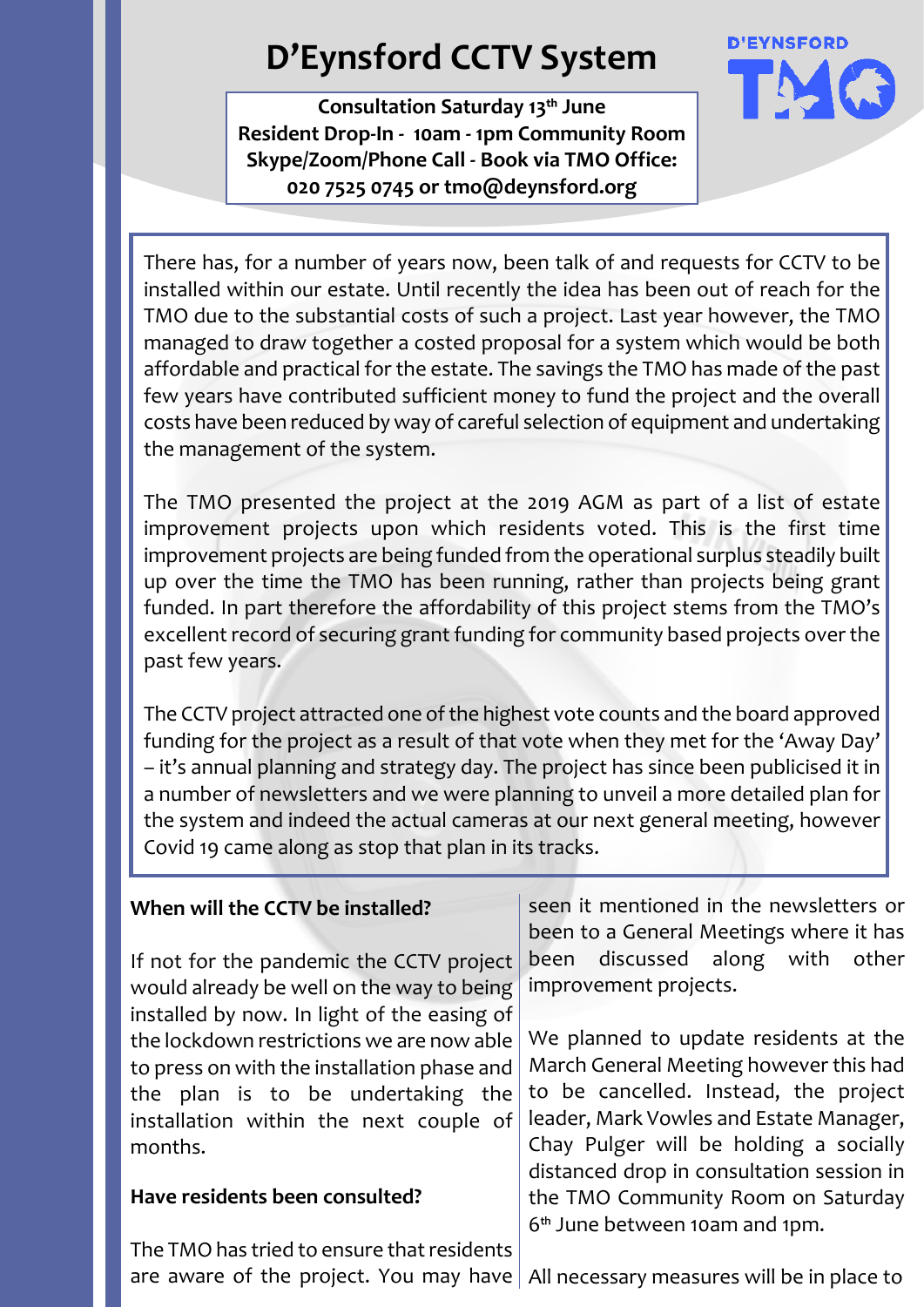ensure residents can safely come and see the cameras in operation, ask questions and comment. For residents who are shielding or who would prefer to not attend in person, there is an option to request a telephone, Skype or Zoom call, please contact the TMO to request a video or telephone call on 6<sup>th</sup> June by contacting the office: 020 7525 0745 or tmo@deynsford.org.

# **Why is CCTV Needed?**

You may be wondering why the estate needs CCTV and/or why many residents feel it is a necessary. There are a number of issues which affect our estate and which residents have consistently raised with the TMO, some examples are listed (in no particular order) below;

 Fly Tipping Drug Dealing/Use Rough Sleeping Prostitution Damage to Communal Assets Anti-Social Behaviour



It's fair to say that our estate is far less badly affected than others not so far away and this is thanks in part to the sense of community we have on the estate, the efforts of the TMO staff, the volunteers on the subcommittees and our the efforts in partnership with the local police.

The reality is that whilst we as an estate cannot tackle wider societal issues such as homelessness, prostitution and drug activity, what we can do is make our estate less conducive to these activities and thereby create a safer and more pleasant environment for our residents.

It is also true that for many, CCTV provides a sense of security and for many residents this will come as a source of reassurance.

| What about alternatives?                            | well, things quickly returned to normal, which<br>to be blunt is, the estate being littered with |
|-----------------------------------------------------|--------------------------------------------------------------------------------------------------|
| Much of the guidance on CCTV mentions the           | discarded household items every weekend and                                                      |
| need for CCTV to be used as a last resort. The      | most evenings.                                                                                   |
| TMO has a long history of trying alternatives,      |                                                                                                  |
| some of which you may be aware of. In some          | It cannot be overstated how much of an impact                                                    |
| instances the TMO has had a degree of success       | fly tipping in particular has, not only on how the                                               |
| and one notable case is the introduction of         | estate looks and feels but also on the TMO                                                       |
| code locks for internal bin rooms in blocks         | staff's time. The time they spend clearing often                                                 |
| which still have them.                              | bulky rubbish is time not spent on looking after                                                 |
|                                                     | and improving the estate.                                                                        |
| In other cases the alternatives have had less       |                                                                                                  |
| impact, fly tipping in particular. In this case the | This project will bring to an end any tolerance                                                  |
| TMO has tried everything from letters through       | of fly tipping on the estate. If you have items                                                  |
| to signs and even dummy CCTV. Each                  | you no longer want, it is your responsibility to                                                 |
| limited<br>intervention had some<br>impact          | dispose of them. If they are in serviceable                                                      |
| however, as most residents know only too            | condition you might want to consider Freecycle                                                   |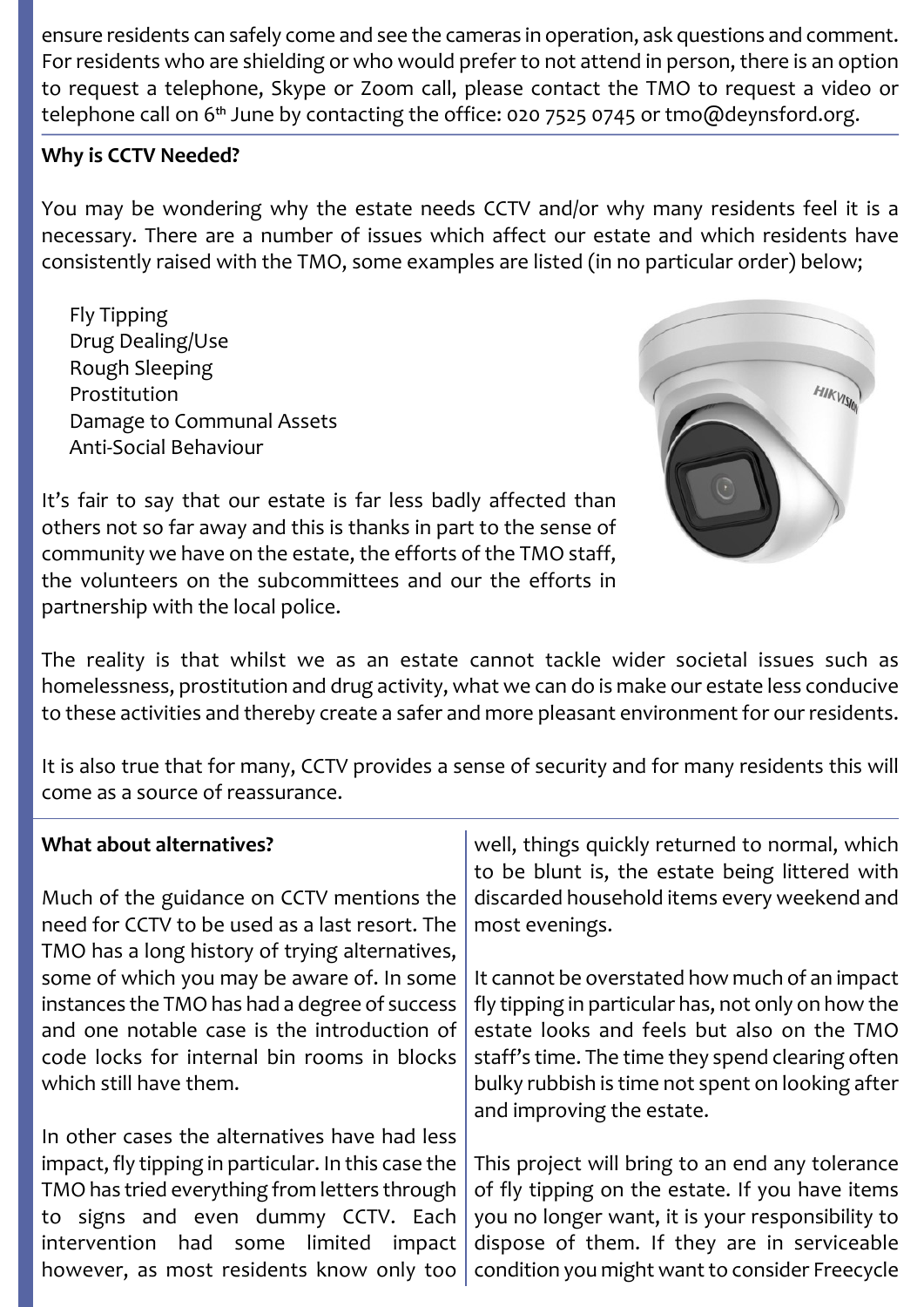as a way to give your unwanted item a new life, this is often the most environmentally considerate option. Otherwise, you should either take your refuse to the Council Recycling and Refuse Centre or use Southwark Council's bulky waste collection service: (https://www.southwark.gov.uk/bins-and-recycling/bulky-waste-collections)

#### **What will the cameras be used for?**

The introduction of CCTV brings with it huge responsibilities because for every positive there are potential negatives. It's probably best to begin with what the cameras will not be used for and top of that list is 'spying on residents'.

Nobody wants to feel that they are being tracked, watched or monitored and you can be assured that the camera system is not being installed for this purpose and the policy governing its use specifically rules out this type of misuse. You can read the full CCTV policy here:

http://www.deynsford.org/cctv

The cameras will primarily be used as a deterrent and as an effective means to identify

those engaged in activities not conducive to the well being of the estate. The system's technical specification and operational procedures will ensure that it operates with the integrity and clarity necessary for the footage to be used in support of criminal prosecutions where appropriate.

This initial phase of the system will see the installation of predominantly highly overt cameras which will cover large areas of the estate and essentially make it impossible to enter or leave the estate unseen. Thus these cameras will provide 24/7 coverage capturing those moving on/off and around the estate. The camera locations have been carefully chosen to allow them to monitor open areas, areas known to be misused by those engaged in anti-social behaviour and fly tipping whilst



also covering all entrances and exits.

The TMO will hand footage over to both Southwark Council and the Police for the purposes of prosecution and or to assist with investigations as set out in the CCTV policy. Southwark Council has considerable powers to

> prosecute fly tipping with court fines of £1000 in addition to their powers in relation to lease and tenancy forfeiture.

> There are other situations in which the footage can be used, for example, the TMO can supply insurance companies with footage to support motor vehicle claims. The policy stipulates that footage will only be shared responsibly to protect the privacy of residents.

> The purpose of the cameras is to deter in the first instance and

thereafter catch those who act in ways which negatively impact on the estate and resident's experience of the estate.

## **How will the effectiveness of the system be monitored?**

As with any investment of this scale, the effectiveness of the system will be very closely monitored. The system has been designed to be highly adaptable and extensible. This means that if the effect of the cameras is to solve issues in one location only to see them move to others, additional cameras can and will be rapidly deployed to ensure issues are eradicated once and for all.

Once cameras are installed as part of such an extension, it is highly likely they will remain, even